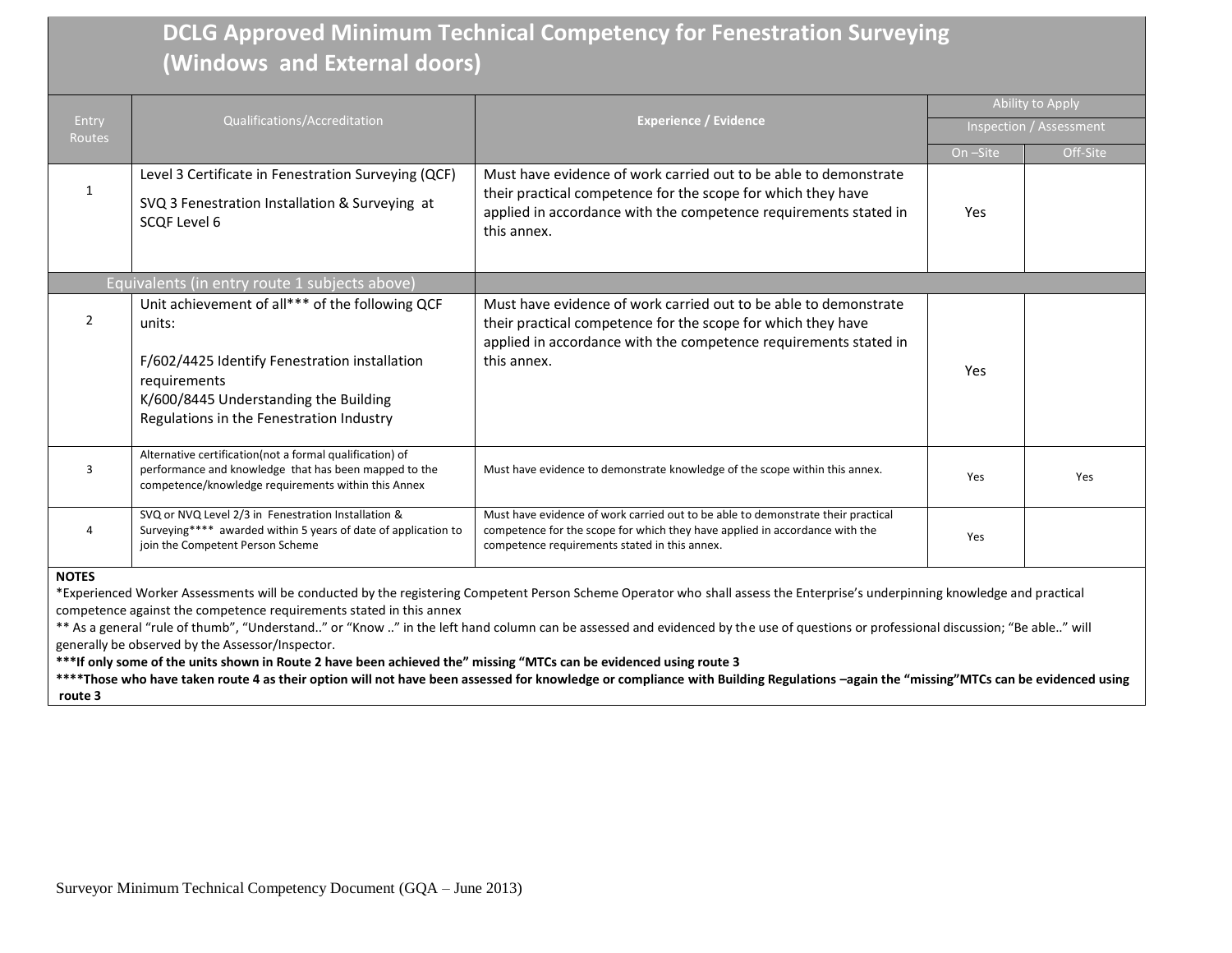| <b>Minimum Technical Competencies (MTCs)</b><br><b>Area of Competence</b> |                                                                                                                          | <b>Fenestration Surveying</b>                                                                                                                                                                                                                                                                                                                                                                                                                   |                                     |                                     |  |
|---------------------------------------------------------------------------|--------------------------------------------------------------------------------------------------------------------------|-------------------------------------------------------------------------------------------------------------------------------------------------------------------------------------------------------------------------------------------------------------------------------------------------------------------------------------------------------------------------------------------------------------------------------------------------|-------------------------------------|-------------------------------------|--|
| <b>Competence requirement</b><br>The Surveyor must:                       |                                                                                                                          | Context/Scope                                                                                                                                                                                                                                                                                                                                                                                                                                   | <b>NOS Ref.</b>                     | <b>Further Guidance</b>             |  |
| 1.                                                                        | Understand the Building regulations that have<br>to be considered when carrying out<br>Fenestration Installation surveys | In respect of; (domestic/commercial as appropriate)<br>• Safety Glazing<br>Structure<br>$\bullet$<br><b>Fire Safety</b><br>• Ventilation<br>$\bullet$<br>Resistance to moisture<br>$\bullet$<br><b>Conservation of Fuel and Power</b><br>$\bullet$<br>Heat producing appliances<br>$\bullet$<br>Protection from falling<br>$\bullet$<br>Access to building<br>$\bullet$                                                                         | N/A                                 | Derived from QCF unit<br>K/600/8445 |  |
| $\overline{2}$                                                            | Understand what type of installation/product<br>is permitted and possible.                                               | In respect of;<br>customer requirements<br>$\bullet$<br>legislation<br>$\bullet$<br>guidelines and codes of practice.<br>$\bullet$                                                                                                                                                                                                                                                                                                              |                                     |                                     |  |
| 3                                                                         | Know what information should be recorded                                                                                 | In respect of;<br>measurements<br>$\bullet$<br>tolerances recorded<br>$\bullet$<br>other information that may be required<br>$\bullet$<br>importance of accuracy<br>$\bullet$                                                                                                                                                                                                                                                                   | <b>Proskills NOS</b><br>unit FIS 11 | Derived from QCF unit<br>A/602/4425 |  |
| 4                                                                         | Know the types of additional products that<br>may be required                                                            | In respect of;<br>Trickle vents<br>• Safety Glazing<br>$\bullet$<br><b>Restriction devices</b><br>• Pet Flaps<br>$\bullet$<br>• Furniture<br>Fire resisting glass systems<br>$\bullet$                                                                                                                                                                                                                                                          |                                     |                                     |  |
| 5                                                                         | Be able to obtain, record and handle all<br>necessary information to enable effective<br>Specifications to be completed  | Obtain and record all necessary information to ensure Specifications can be<br>completed in line with Organisational requirements, in respect of;<br>Accuracy<br>• Format<br>Clarity<br>• Further Use<br>Different types of technical information<br>Give the customer all necessary information accurately and clearly<br>Ensure completed surveys are communicated to the appropriate individuals<br>in line with Organisational requirements | Proskills NOS<br>unit FIS 11        | Derived from QCF unit<br>A/602/4425 |  |
| 6                                                                         | Know the problems that can occur when<br>carrying out surveys and how to deal with<br>them                               | In respect of;<br>Existing structural conditions<br>$\bullet$<br>Hidden detail<br>$\bullet$<br><b>Obtaining measurements</b><br>$\bullet$<br>Inaccurate information or communication<br>$\bullet$<br>Hazardous materials including asbestos                                                                                                                                                                                                     | <b>Proskills NOS</b><br>unit FIS 11 | Derived from QCF unit<br>A/602/4425 |  |